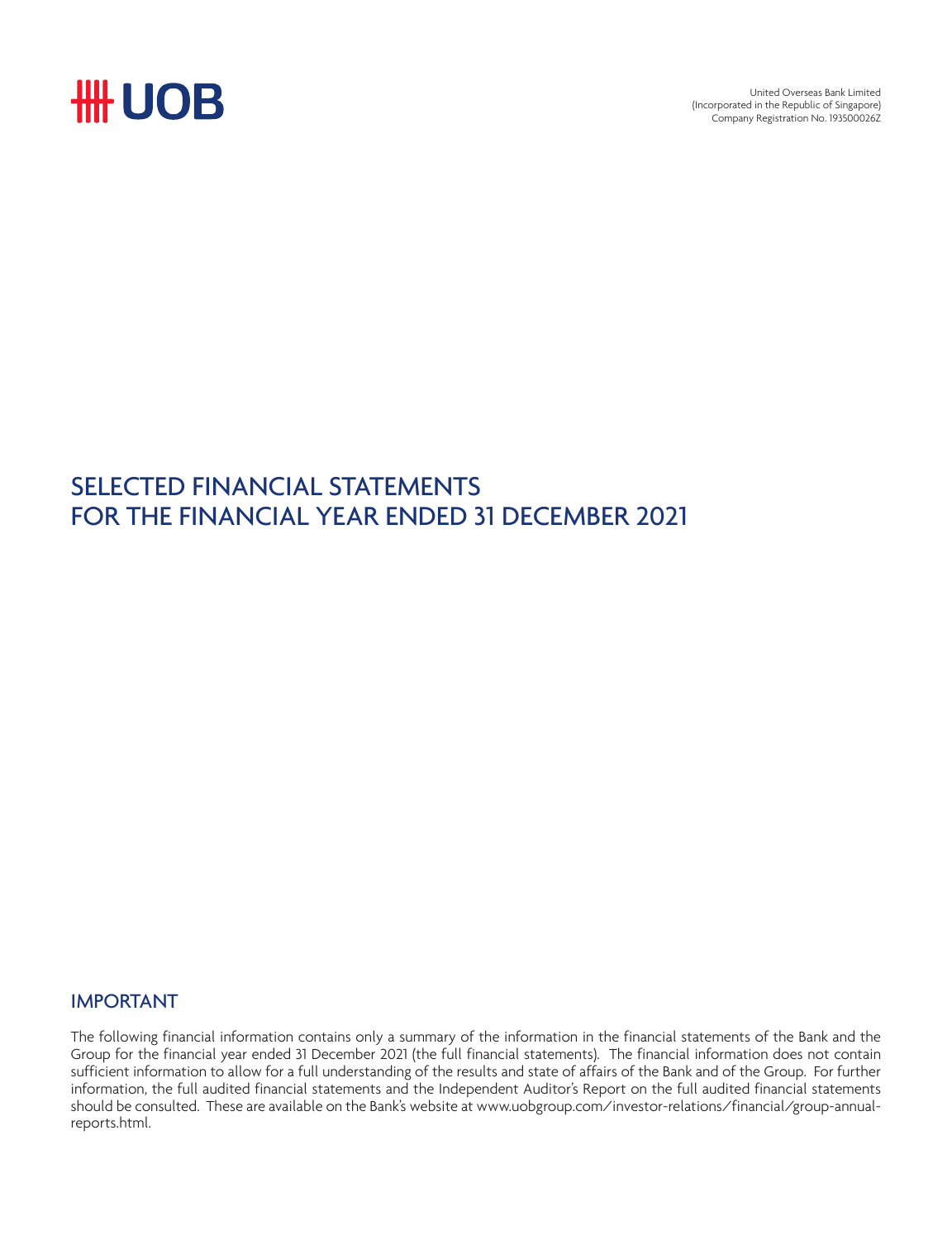## Independent Auditor's Report

for the financial year ended 31 December 2021

## Independent Auditor's Report to the Members of United Overseas Bank Limited

### Report on the Audit of the Financial Statements

#### Opinion

We have audited the financial statements of United Overseas Bank Limited (the Bank) and its subsidiaries (collectively, the Group), set out on pages # to #, which comprise the balance sheets of the Bank and the Group as at 31 December 2021, the income statements, the statements of comprehensive income, and the statements of changes in equity of the Bank and the Group and consolidated cash flow statement of the Group for the year then ended, and notes to the financial statements, including a summary of significant accounting policies.

In our opinion, the accompanying consolidated financial statements of the Group and the balance sheet, income statement, statement of comprehensive income and statement of changes in equity of the Bank, are properly drawn up in accordance with the provisions of the Companies Act 1967 (the Act) and Singapore Financial Reporting Standards (International) (SFRS(I)s) so as to give a true and fair view of the consolidated financial position of the Group and the financial position of the Bank as at 31 December 2021 and of the consolidated financial performance, consolidated changes in equity and consolidated cash flows of the Group, and of the financial performance and changes in equity of the Bank for the year ended on that date.

#### Basis for Opinion

We conducted our audit in accordance with Singapore Standards on Auditing (SSAs). Our responsibilities under those standards are further described in the Auditor's Responsibilities for the Audit of the Financial Statements section of our report. We are independent of the Group in accordance with the Accounting and Corporate Regulatory Authority (ACRA) Code of Professional Conduct and Ethics for Public Accountants and Accounting Entities (ACRA Code) together with the ethical requirements that are relevant to our audit of the financial statements in Singapore, and we have fulfilled our other ethical responsibilities in accordance with these requirements and the ACRA Code. We believe that the audit evidence we have obtained is sufficient and appropriate to provide a basis for our opinion.

#### Key Audit Matters

Key audit matters are those matters that, in our professional judgement, were of most significance in our audit of the financial statements of the current period. These matters were addressed in the context of our audit of the financial statements as a whole and in forming our opinion thereon, and we do not provide a separate opinion on these matters. For each matter below, our description of how our audit addressed the matter, including any commentary on the findings or outcome of our procedures, is provided in that context.

We have fulfilled our responsibilities described in the Auditor's Responsibilities for the Audit of the Financial Statements section of our report, including in relation to these matters. Accordingly, our audit included the performance of procedures designed to respond to our assessment of the risks of material misstatement of the financial statements. The results of our audit procedures, including the procedures performed to address the matters below, provide the basis for our audit opinion on the accompanying financial statements.

The page numbers are as stated in the Independent Auditor's Report dated 15 February 2022 in the UOB Annual Report 2021.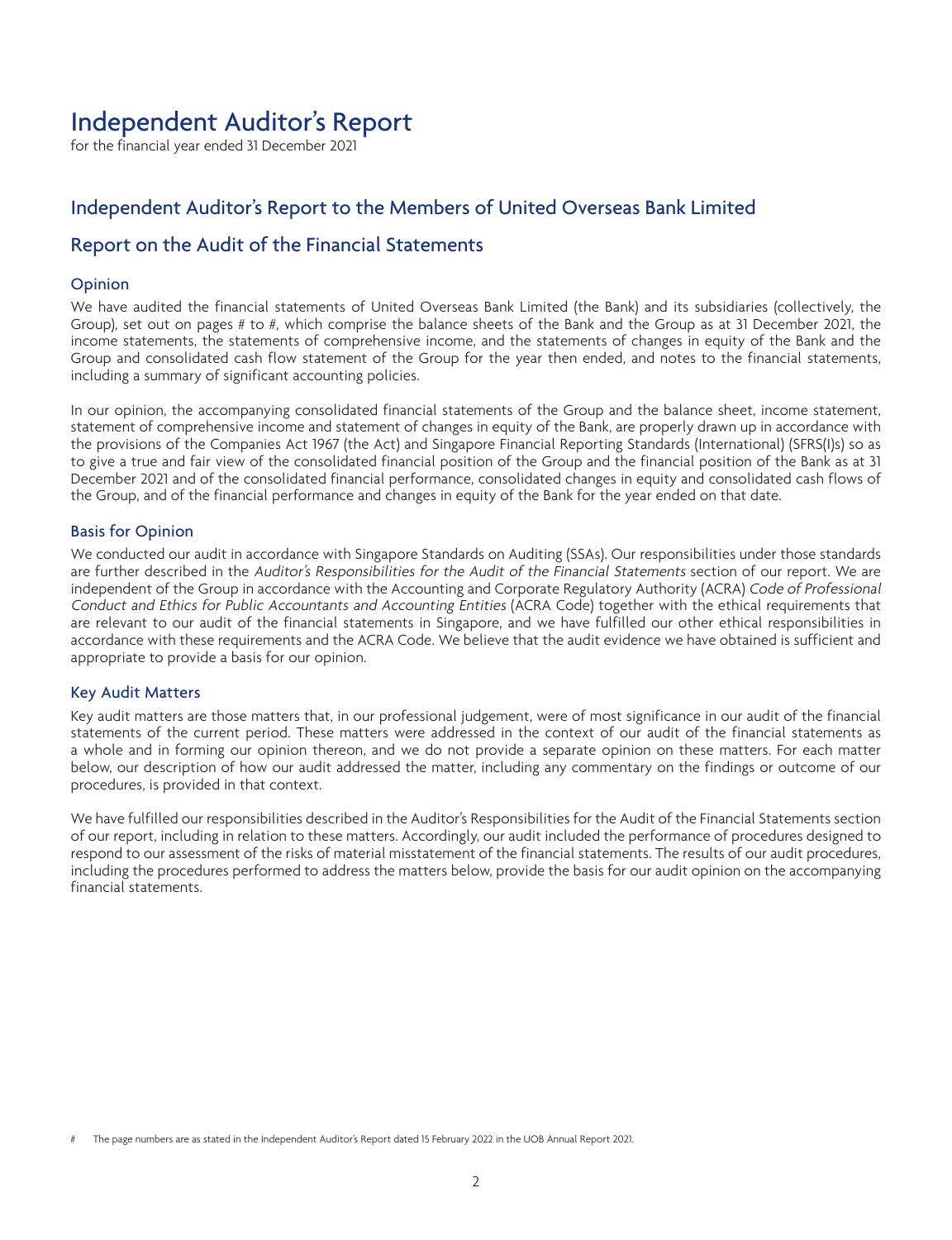| Areas of focus                                                                                                                                   | How our audit addressed the risk factors                                                                                                                                                                    |
|--------------------------------------------------------------------------------------------------------------------------------------------------|-------------------------------------------------------------------------------------------------------------------------------------------------------------------------------------------------------------|
| <b>Expected credit losses</b>                                                                                                                    | a) Non-impaired credit exposures                                                                                                                                                                            |
| Refer to Notes 2(d)(vi), 3(a)(i), 3(b), 12, 21(b), 25,<br>27(b), 28(d), 30(b) and 31 to the consolidated<br>financial statements.                | We assessed the design and evaluated the operating effectiveness of the key<br>controls over the Group's ECL on non-impaired credit exposures computation<br>processes with a focus on:                     |
| The Group applies SFRS(I) 9 Financial $\bullet$<br>requirements to<br>Instruments<br>calculate<br>the expected credit loss (ECL) for its         | the completeness and accuracy of the data inputs into the ECL calculation<br>system;                                                                                                                        |
| The credit exposures $\cdot$<br>credit exposures.<br>are categorised into non-impaired credit                                                    | the validation of models;                                                                                                                                                                                   |
| exposures and impaired credit exposures.                                                                                                         | the selection and implementation of economic scenarios and probabilities,<br>with consideration of the COVID-19 pandemic impact;                                                                            |
| a) Non-impaired credit exposures                                                                                                                 | the staging of credit exposures based on the Group's SICR criteria; and                                                                                                                                     |
| The ECL calculation for non-impaired credit<br>exposures involves significant judgements and •<br>estimates. Areas we have identified which have | the governance over post model adjustments.                                                                                                                                                                 |
| greater levels of management judgement are:                                                                                                      | We involved our internal modelling specialists to assist us in performing the<br>following procedures on a sampling basis:                                                                                  |
| the economic scenarios used and the<br>$\bullet$<br>probability weightages applied to them to<br>measure ECLs on a forward-looking basis,        | independently reviewed the model validation results;<br>$\bullet$                                                                                                                                           |
| reflecting management's view of potential .<br>future economic<br>scenarios,<br>including<br>the continuing impact of the COVID-19<br>pandemic;  | assessed the reasonableness of the probabilities of default (PD), loss<br>given default (LGD) and exposure at default (EAD) models by performing<br>sensitivity analyses, benchmarking or back-testing; and |
|                                                                                                                                                  | reviewed the Group's assessment of its SICR criteria.                                                                                                                                                       |
| the significant increase in credit risk (SICR)<br>criteria;                                                                                      | We also reviewed the Group's approach for the selection of economic scenario                                                                                                                                |
| the model assumptions; and<br>$\bullet$                                                                                                          | to assess the reasonableness of the economic scenarios and corresponding<br>weightages applied by the Group, as well as inspected the Group's SFRS(I)                                                       |
| the adjustments to the model-driven ECL<br>$\bullet$<br>results to address model limitations or<br>emerging trends.                              | 9 Working Group decisions to assess the appropriateness of management's<br>rationale over the post model adjustments and performed a recalculation,<br>where applicable.                                    |
|                                                                                                                                                  |                                                                                                                                                                                                             |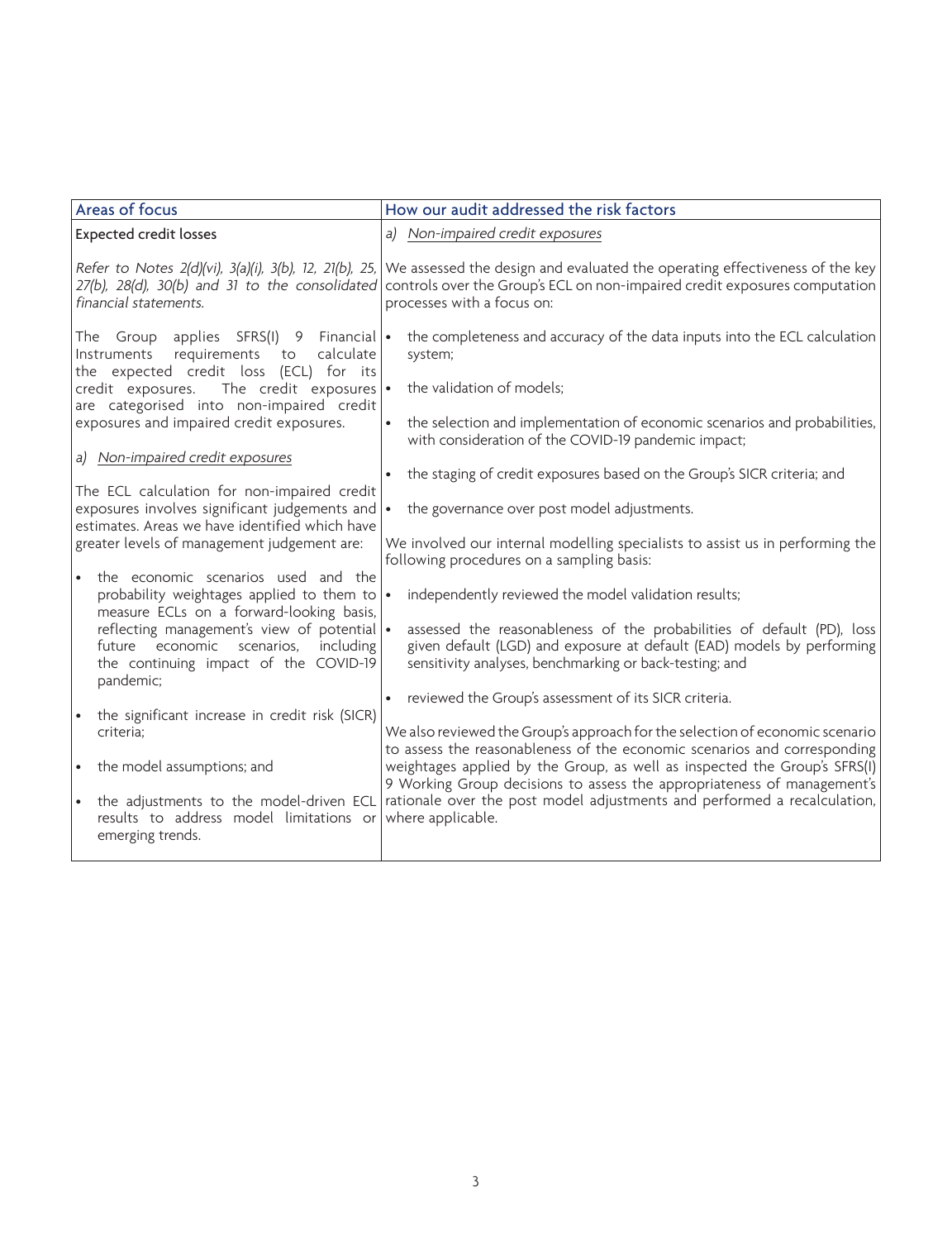| Areas of focus                                                                                                                                                                              | How our audit addressed the risk factors                                                                                                                                                                                                                                                                                                                                            |
|---------------------------------------------------------------------------------------------------------------------------------------------------------------------------------------------|-------------------------------------------------------------------------------------------------------------------------------------------------------------------------------------------------------------------------------------------------------------------------------------------------------------------------------------------------------------------------------------|
| b) Impaired credit exposures                                                                                                                                                                | b) Impaired credit exposures                                                                                                                                                                                                                                                                                                                                                        |
| As at 31 December 2021, the Stage 3 ECL for<br>impaired credit exposures of the Group was<br>\$1,556 million, out of which 76% pertained to<br>the Group Wholesale Banking (GWB) portfolio. | We assessed the design and evaluated the operating effectiveness of the key<br>controls over the Stage 3 ECL estimation process for the GWB portfolio. These<br>controls included:                                                                                                                                                                                                  |
|                                                                                                                                                                                             | collateral valuation and monitoring;                                                                                                                                                                                                                                                                                                                                                |
| We focused on the Stage 3 ECL for the GWB<br>portfolio as the identification and estimation $\cdot$<br>of impairment within this portfolio can be                                           | identification of impairment indicators;                                                                                                                                                                                                                                                                                                                                            |
| inherently subjective and requires significant $\cdot$<br>judgements.                                                                                                                       | MAS Notice 612 and 612A credit grading; and                                                                                                                                                                                                                                                                                                                                         |
|                                                                                                                                                                                             | oversight of the Group Credit Committee.<br>$\bullet$                                                                                                                                                                                                                                                                                                                               |
|                                                                                                                                                                                             | We considered the magnitude of the credit exposures, macroeconomic factors,<br>industry trends and latest developments in relation to the COVID-19 pandemic<br>in our audit sampling to focus on customers that are assessed to be of higher<br>risk. With the increased credit risk resulting from the COVID-19 pandemic, we<br>performed additional procedures as outlined below: |
|                                                                                                                                                                                             | reviewed the Group's loan classification process arising from the<br>implementation of MAS Notice 612A; and                                                                                                                                                                                                                                                                         |
|                                                                                                                                                                                             | assessed, as part of our credit reviews of selected borrowers, the<br>$\bullet$<br>appropriateness of the Group's consideration over financial projections and<br>other qualitative assumptions applied in determining the credit gradings<br>based on the revised COVID-19 rating guidance.                                                                                        |
|                                                                                                                                                                                             | For our selected sample of impaired loans, we performed the following<br>procedures:                                                                                                                                                                                                                                                                                                |
|                                                                                                                                                                                             | assessed management's forecast of recoverable cash flows, including<br>the basis for the amounts and timing of recoveries. Where possible, we<br>compared key assumptions to external evidence, e.g. independent valuation<br>reports of the collaterals;                                                                                                                           |
|                                                                                                                                                                                             | considered and corroborated the borrowers' latest developments through<br>$\bullet$<br>adverse news search and/or publicly available information;                                                                                                                                                                                                                                   |
|                                                                                                                                                                                             | checked that underlying data was accurate by agreeing to source documents<br>such as loan agreements; and                                                                                                                                                                                                                                                                           |
|                                                                                                                                                                                             | tested the calculations.                                                                                                                                                                                                                                                                                                                                                            |
|                                                                                                                                                                                             | Overall, the results of our evaluation of the Group's ECL were within a reasonable<br>range of expectations.                                                                                                                                                                                                                                                                        |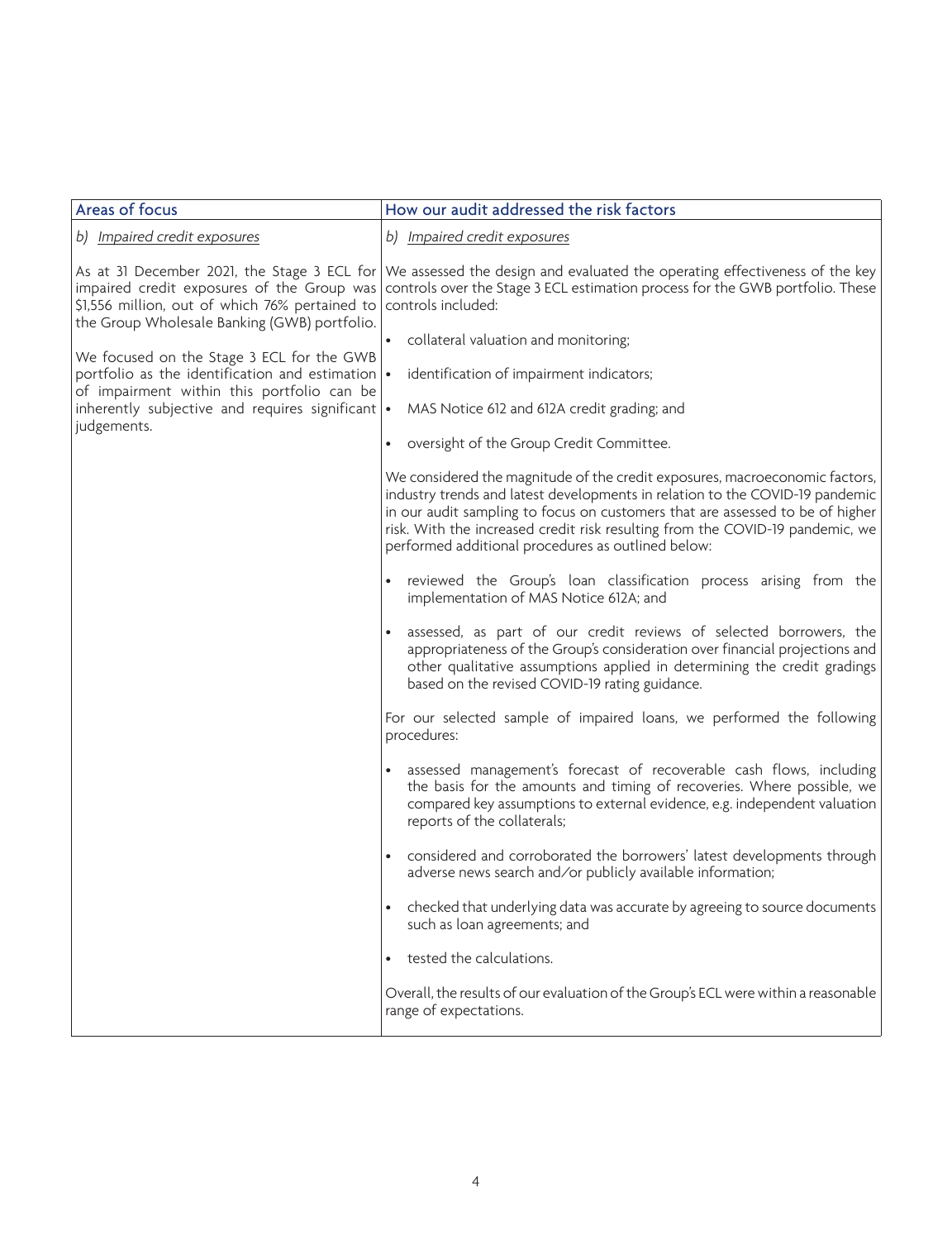| Areas of focus                                                                                                                                                                                                                                                                                                                                                                                                                                                                      | How our audit addressed the risk factors                                                                                                                                                                                           |
|-------------------------------------------------------------------------------------------------------------------------------------------------------------------------------------------------------------------------------------------------------------------------------------------------------------------------------------------------------------------------------------------------------------------------------------------------------------------------------------|------------------------------------------------------------------------------------------------------------------------------------------------------------------------------------------------------------------------------------|
| <i>instruments</i>                                                                                                                                                                                                                                                                                                                                                                                                                                                                  | Valuation of illiquid or complex financial We assessed the design and evaluated the operating effectiveness of the key<br>controls over the Group's Level 3 financial instruments valuation processes.<br>These controls included: |
| Refer to Notes 2(d)(ii), 3(a)(ii) and 19(b) to the<br>consolidated financial statements.                                                                                                                                                                                                                                                                                                                                                                                            | model validation and approval;<br>$\bullet$                                                                                                                                                                                        |
| At 31 December 2021, 4% (\$4 billion) of the $\cdot$<br>Group's total financial instruments that were                                                                                                                                                                                                                                                                                                                                                                               | observability, completeness and accuracy of pricing inputs;                                                                                                                                                                        |
| carried at fair value were classified as Level 3.                                                                                                                                                                                                                                                                                                                                                                                                                                   | independent price verification; and<br>$\bullet$                                                                                                                                                                                   |
| The Level 3 instruments mainly comprised<br>unquoted equity investments and funds, long                                                                                                                                                                                                                                                                                                                                                                                             | monitoring of collateral disputes.<br>$\bullet$                                                                                                                                                                                    |
| dated equity derivatives, callable interest rate<br>swaps and unquoted debt securities.                                                                                                                                                                                                                                                                                                                                                                                             | In addition, with the assistance of our internal valuation specialists, we assessed<br>the reasonableness of the valuation methodologies, assumptions and inputs<br>used by management for a sample of financial instruments.      |
| The valuation of Level 3 financial instruments<br>was a key area of focus of our audit due to their<br>financial significance to the Group as well as its<br>susceptibility to a higher degree of estimation<br>uncertainty. The determination of certain<br>Level 3 prices is considerably more subjective<br>as it may require the exercise of judgement by<br>management or the use of complex models<br>and assumptions given the lack of availability of<br>market-based data. | The results of our assessment of the Group's valuation of illiquid or complex<br>financial instruments were within the range of expected outcomes.                                                                                 |
| Impairment of goodwill                                                                                                                                                                                                                                                                                                                                                                                                                                                              | We focused on CGUs with a low headroom or significantly reduced headroom.<br>Our work included the following:                                                                                                                      |
| Refer to Notes 2(i), 3(a)(iii) and 37 to the<br>consolidated financial statements.                                                                                                                                                                                                                                                                                                                                                                                                  | reviewed the appropriateness of the CGU segmentation;<br>$\bullet$                                                                                                                                                                 |
| As at 31 December 2021, the Group's balance<br>sheet included goodwill of \$4 billion. The<br>goodwill is allocated to the respective cash-                                                                                                                                                                                                                                                                                                                                         | evaluated the forecasting process by reviewing historical achievement of<br>projections;                                                                                                                                           |
| generating units (CGUs) defined by the Group's<br>business segments.                                                                                                                                                                                                                                                                                                                                                                                                                | assessed the reasonableness of key assumptions used in the forecasts,<br>including management's consideration of the impact of the COVID-19<br>pandemic and the continued uncertainty of the future macroeconomic                  |
| This was a key area of focus for our audit<br>because the goodwill impairment test relies on                                                                                                                                                                                                                                                                                                                                                                                        | environment:                                                                                                                                                                                                                       |
| the calculation of the value-in-use (VIU) of each $\cdot$<br>CGU, which involves significant management<br>judgement and assumptions about the future<br>cash flows of the CGUs and the discount rates<br>applied.                                                                                                                                                                                                                                                                  | compared the long-term growth rates and discount rates used by<br>management to our ranges, which were determined using external market<br>data and calculations performed by our internal valuation specialists; and              |
|                                                                                                                                                                                                                                                                                                                                                                                                                                                                                     | performed sensitivity analyses to determine the impact of a reasonably<br>possible change in the key assumptions to the VIU calculations to identify<br>any CGU with a risk of impairment.                                         |
|                                                                                                                                                                                                                                                                                                                                                                                                                                                                                     | Based on the results of our audit procedures, the assumptions used by<br>management in its goodwill impairment tests were within a reasonable range<br>of expectations.                                                            |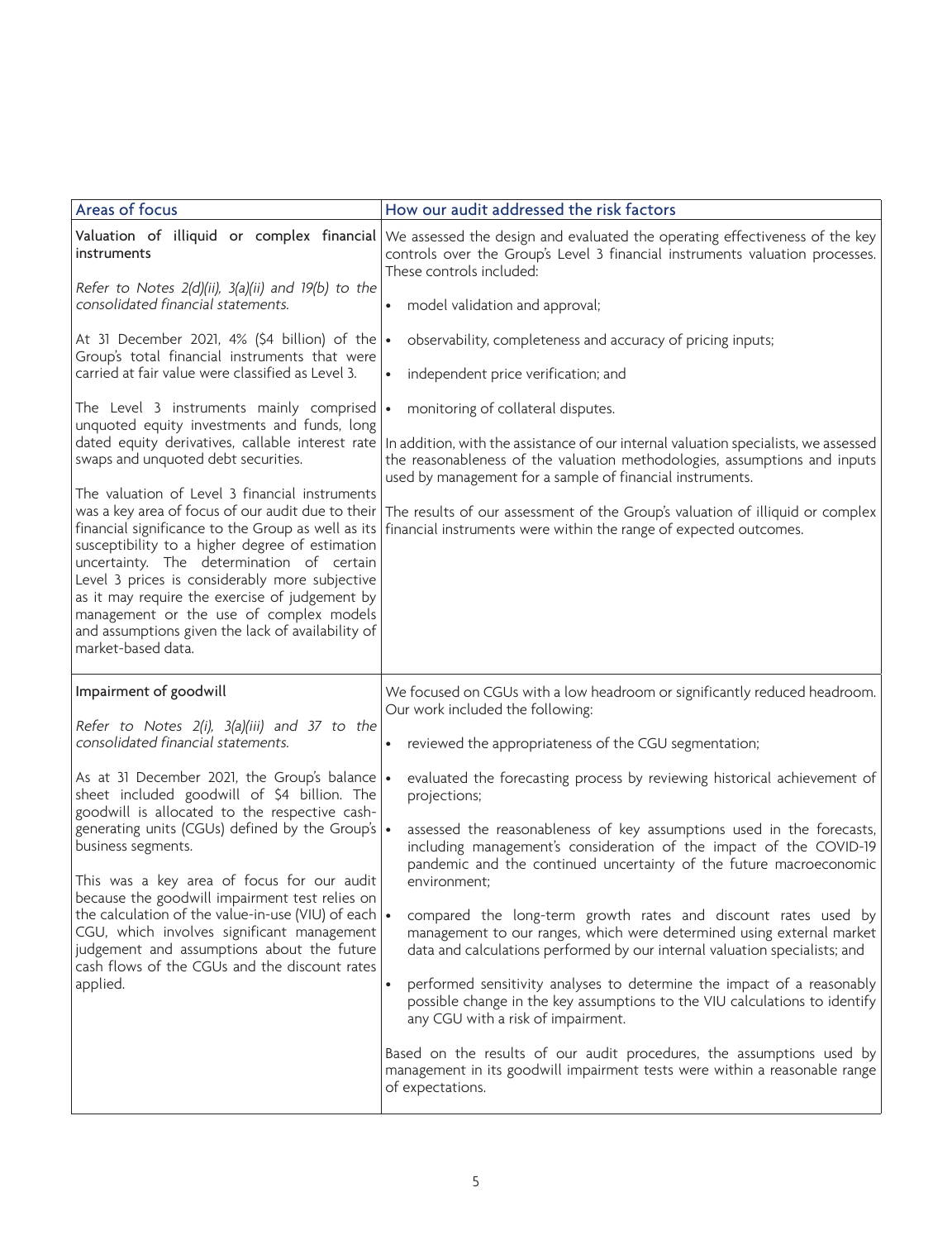#### Other Information

Management is responsible for the other information. The other information comprises the Directors' Statement (but does not include the financial statements and our auditor's report thereon), which we obtained prior to the date of this auditor's report, and the other sections of the annual report (Other Sections), which are expected to be made available to us after that date.

Our opinion on the financial statements does not cover the other information and we do not and will not express any form of assurance conclusion thereon.

In connection with our audit of the financial statements, our responsibility is to read the other information identified above and, in doing so, consider whether the other information is materially inconsistent with the financial statements or our knowledge obtained in the audit, or otherwise appears to be materially misstated.

If, based on the work we have performed on the other information that we obtained prior to the date of this auditor's report, we conclude that there is a material misstatement of this other information, we are required to report that fact. We have nothing to report in this regard.

When we read the Other Sections, if we conclude that there is a material misstatement therein, we are required to communicate the matter to the directors and take appropriate actions in accordance with SSAs.

#### Responsibilities of Management and Directors for the Financial Statements

Management is responsible for the preparation of financial statements that give a true and fair view in accordance with the provisions of the Act and SFRS(I)s, and for devising and maintaining a system of internal accounting controls sufficient to provide a reasonable assurance that assets are safeguarded against loss from unauthorised use or disposition; and transactions are properly authorised and that they are recorded as necessary to permit the preparation of true and fair financial statements and to maintain accountability of assets.

In preparing the financial statements, management is responsible for assessing the Group's ability to continue as a going concern, disclosing, as applicable, matters related to going concern and using the going concern basis of accounting unless management either intends to liquidate the Group or to cease operations, or has no realistic alternative but to do so.

The directors' responsibilities include overseeing the Group's financial reporting process.

#### Auditor's Responsibilities for the Audit of the Financial Statements

Our objectives are to obtain reasonable assurance about whether the financial statements as a whole are free from material misstatement, whether due to fraud or error, and to issue an auditor's report that includes our opinion. Reasonable assurance is a high level of assurance, but is not a guarantee that an audit conducted in accordance with SSAs will always detect a material misstatement when it exists. Misstatements can arise from fraud or error and are considered material if, individually or in the aggregate, they could reasonably be expected to influence the economic decisions of users taken on the basis of these financial statements.

As part of an audit in accordance with SSAs, we exercise professional judgement and maintain professional scepticism throughout the audit. We also:

- Identify and assess the risks of material misstatement of the financial statements, whether due to fraud or error, design and perform audit procedures responsive to those risks, and obtain audit evidence that is sufficient and appropriate to provide a basis for our opinion. The risk of not detecting a material misstatement resulting from fraud is higher than for one resulting from error, as fraud may involve collusion, forgery, intentional omissions, misrepresentations, or the override of internal control.
- Obtain an understanding of internal control relevant to the audit in order to design audit procedures that are appropriate in the circumstances, but not for the purpose of expressing an opinion on the effectiveness of the Group's internal control.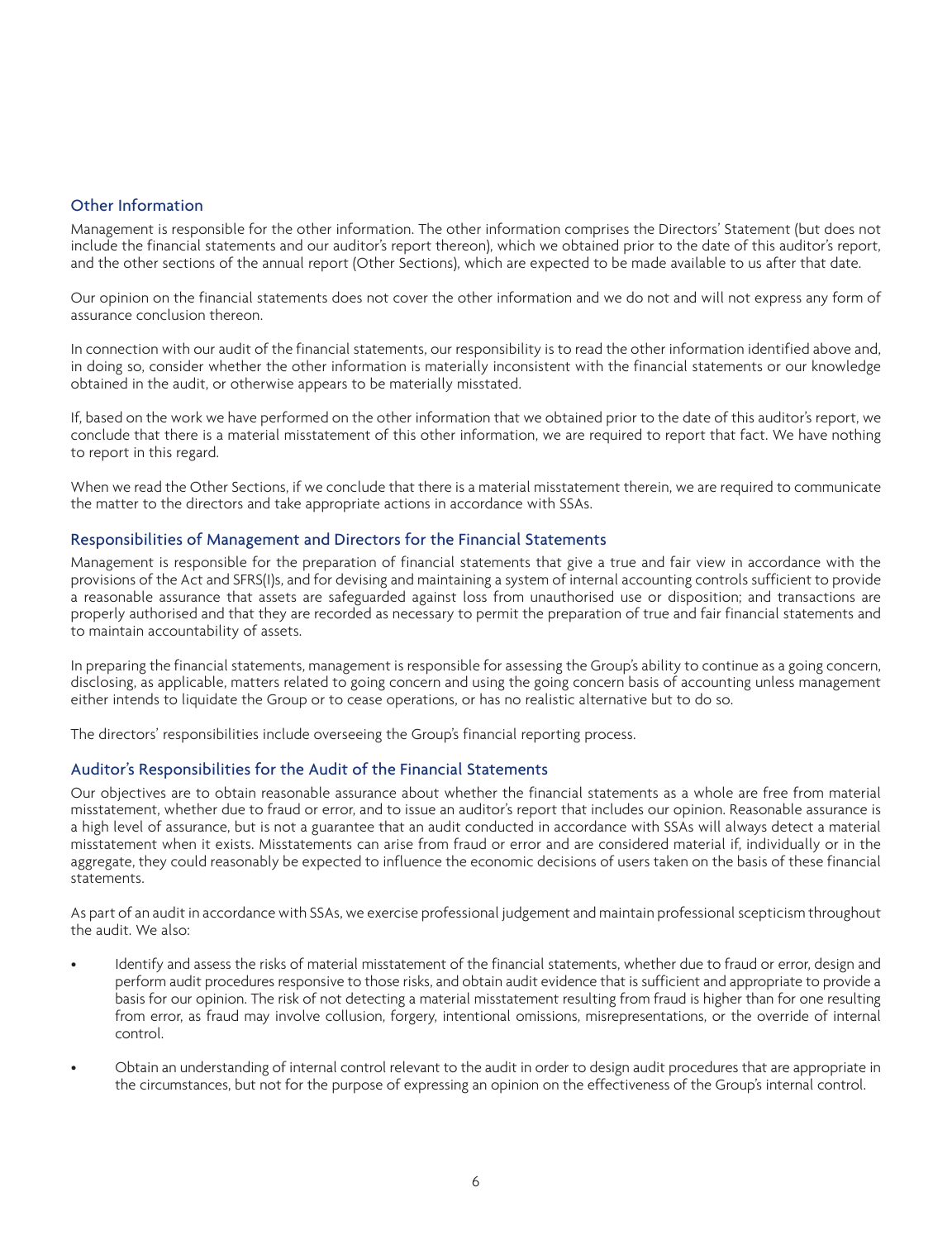- Evaluate the appropriateness of accounting policies used and the reasonableness of accounting estimates and related disclosures made by management.
- Conclude on the appropriateness of management's use of the going concern basis of accounting and, based on the audit evidence obtained, whether a material uncertainty exists related to events or conditions that may cast significant doubt on the Group's ability to continue as a going concern. If we conclude that a material uncertainty exists, we are required to draw attention in our auditor's report to the related disclosures in the financial statements or, if such disclosures are inadequate, to modify our opinion. Our conclusions are based on the audit evidence obtained up to the date of our auditor's report. However, future events or conditions may cause the Group to cease to continue as a going concern.
- Evaluate the overall presentation, structure and content of the financial statements, including the disclosures, and whether the financial statements represent the underlying transactions and events in a manner that achieves fair presentation.
- Obtain sufficient appropriate audit evidence regarding the financial information of the entities or business activities within the Group to express an opinion on the consolidated financial statements. We are responsible for the direction, supervision and performance of the group audit. We remain solely responsible for our audit opinion.

We communicate with the directors regarding, among other matters, the planned scope and timing of the audit and significant audit findings, including any significant deficiencies in internal control that we identify during our audit.

We also provide the directors with a statement that we have complied with relevant ethical requirements regarding independence, and to communicate with them all relationships and other matters that may reasonably be thought to bear on our independence, and where applicable, related safeguards.

From the matters communicated with the directors, we determine those matters that were of most significance in the audit of the financial statements of the current period and are therefore the key audit matters. We describe these matters in our auditor's report unless law or regulation precludes public disclosure about the matter or when, in extremely rare circumstances, we determine that a matter should not be communicated in our report because the adverse consequences of doing so would reasonably be expected to outweigh the public interest benefits of such communication.

## Report on Other Legal and Regulatory Requirements

In our opinion, the accounting and other records required by the Act to be kept by the Bank and by those subsidiary corporations incorporated in Singapore of which we are the auditors have been properly kept in accordance with the provisions of the Act.

The engagement partner on the audit resulting in this independent auditor's report is Wilson Woo Siew Wah.

ERNST & YOUNG LLP Public Accountants and Chartered Accountants Singapore

15 February 2022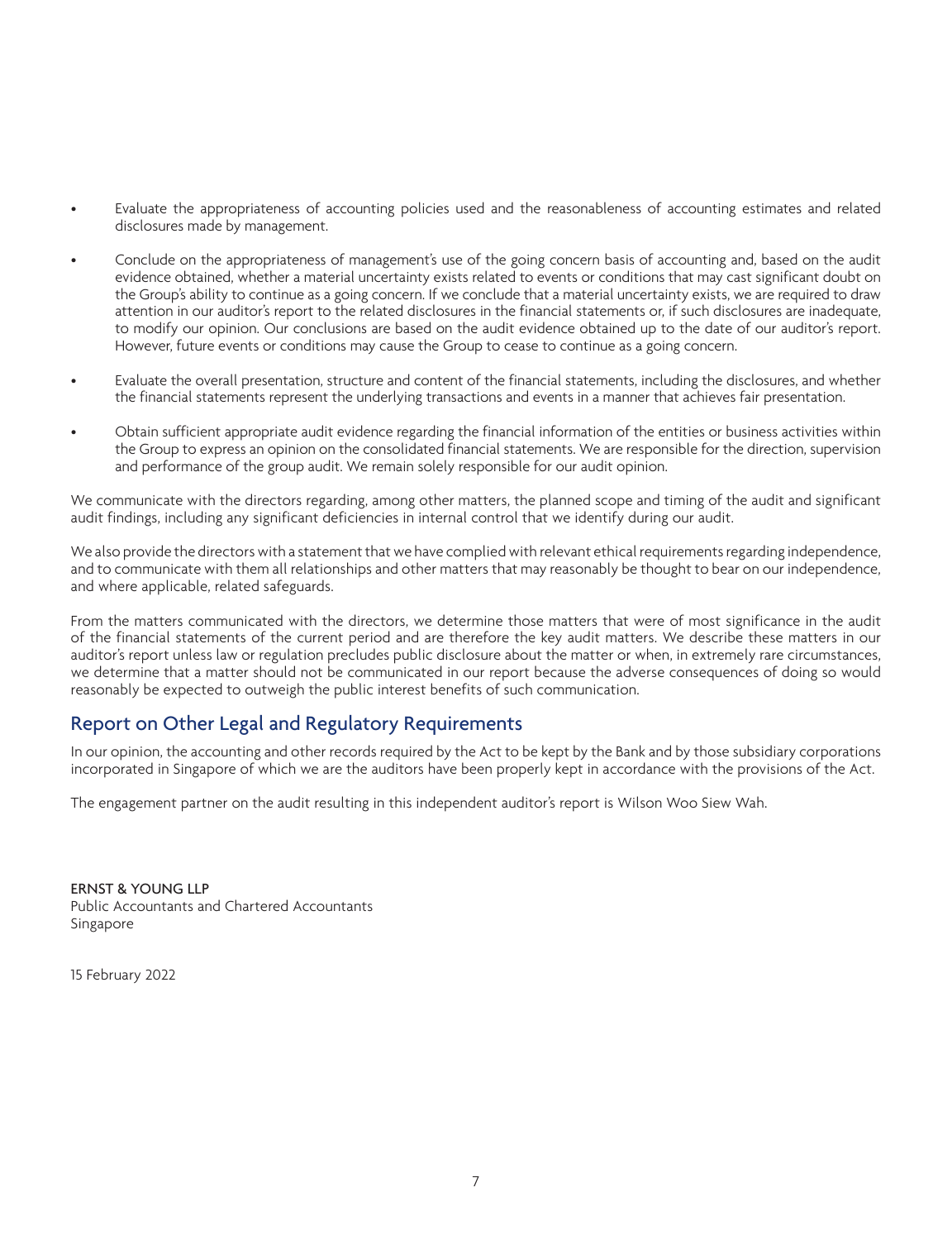# Income Statements

for the financial year ended 31 December 2021

|                                                  | The Group |       | The Bank |       |
|--------------------------------------------------|-----------|-------|----------|-------|
| In \$ millions                                   | 2021      | 2020  | 2021     | 2020  |
| Interest income                                  | 8,204     | 9,623 | 5,106    | 6,218 |
| Less: Interest expense                           | 1,816     | 3,588 | 938      | 2,286 |
| Net interest income                              | 6,388     | 6,035 | 4,168    | 3,932 |
| Net fee and commission income                    | 2,412     | 1,997 | 1,773    | 1,412 |
| Dividend income                                  | 40        | 50    | 262      | 316   |
| Rental income                                    | 105       | 106   | 81       | 80    |
| Net trading income                               | 514       | 594   | 321      | 358   |
| Net gain from investment securities              | 216       | 286   | 77       | 129   |
| Other income                                     | 114       | 108   | 267      | 235   |
| Non-interest income                              | 3,401     | 3,141 | 2,781    | 2,530 |
| Total operating income                           | 9,789     | 9,176 | 6,949    | 6,462 |
| Less: Staff costs                                | 2,602     | 2,501 | 1,641    | 1,528 |
| Other operating expenses                         | 1,711     | 1,683 | 1,118    | 1,088 |
| Total operating expenses                         | 4,313     | 4,184 | 2,759    | 2,616 |
| Operating profit before allowance                | 5,476     | 4,992 | 4,190    | 3,846 |
| Less: Allowance for credit and other losses      | 657       | 1,554 | 121      | 899   |
| Operating profit after allowance                 | 4,819     | 3,438 | 4,069    | 2,947 |
| Share of profit of associates and joint ventures | 118       | 98    |          |       |
| Profit before tax                                | 4,937     | 3,536 | 4,069    | 2,947 |
| Less: Tax                                        | 850       | 606   | 615      | 424   |
| Profit for the financial year                    | 4,087     | 2,930 | 3,454    | 2,523 |
| Attributable to:                                 |           |       |          |       |
| Equity holders of the Bank                       | 4,075     | 2,915 | 3,454    | 2,523 |
| Non-controlling interests                        | 12        | 15    |          |       |
|                                                  | 4,087     | 2,930 | 3,454    | 2,523 |
| Earnings per share (\$)                          |           |       |          |       |
| <b>Basic</b>                                     | 2.39      | 1.69  |          |       |
| Diluted                                          | 2.38      | 1.68  |          |       |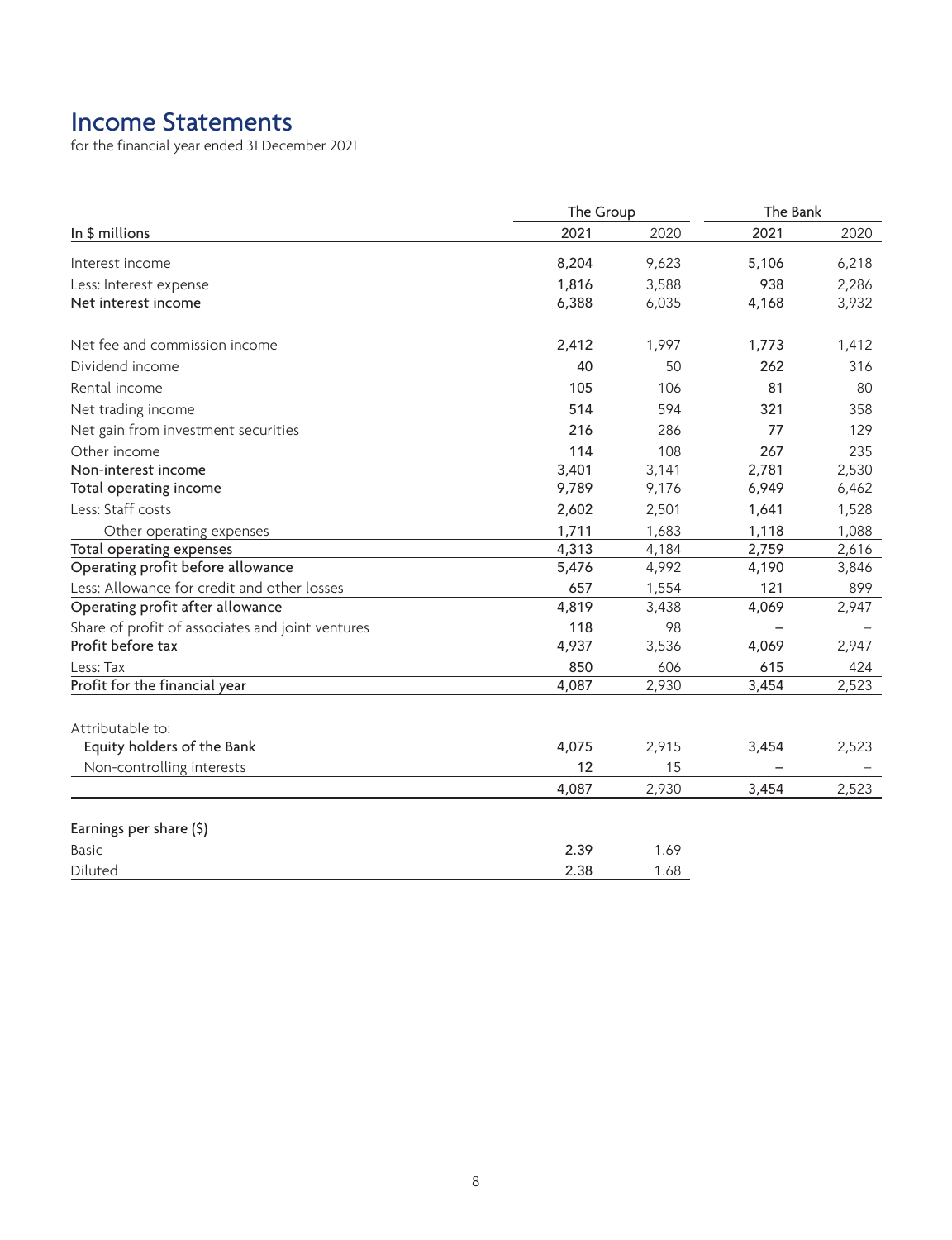# Statements of Comprehensive Income

for the financial year ended 31 December 2021

|                                                                                                           | The Group |       | The Bank |                |
|-----------------------------------------------------------------------------------------------------------|-----------|-------|----------|----------------|
| In \$ millions                                                                                            | 2021      | 2020  | 2021     | 2020           |
| Profit for the financial year                                                                             | 4,087     | 2,930 | 3,454    | 2,523          |
| Other comprehensive income that will not be reclassified to income<br>statement                           |           |       |          |                |
| Net gain/(loss) on equity instruments at fair value through other<br>comprehensive income                 | 101       | 1     | 54       | (16)           |
| Fair value changes on financial liabilities designated at fair value due to<br>the Bank's own credit risk | 3         | (4)   | 3        | (4)            |
| Remeasurement of defined benefit obligation                                                               | 5         | (1)   | #        | #              |
| Related tax on items at fair value through other comprehensive<br>income                                  | (9)       | #     | (7)      | $\overline{2}$ |
|                                                                                                           | 100       | (4)   | 50       | (18)           |
| Other comprehensive income that may be subsequently reclassified<br>to income statement                   |           |       |          |                |
| Currency translation adjustments                                                                          | (170)     | (22)  | (8)      | 15             |
| Debt instruments at fair value through other comprehensive income                                         |           |       |          |                |
| Change in fair value                                                                                      | (535)     | 384   | (346)    | 295            |
| Transfer to income statement on disposal                                                                  | (53)      | (109) | (47)     | (98)           |
| Change in allowance for expected credit losses                                                            | 8         | 7     | 8        | 10             |
| Related tax                                                                                               | 53        | (22)  | 9        | (5)            |
|                                                                                                           | (697)     | 238   | (384)    | 217            |
| Change in share of other comprehensive income of associates and<br>joint ventures                         | 10        | (6)   |          |                |
| Other comprehensive income for the financial year, net of tax                                             | (587)     | 228   | (334)    | 199            |
| Total comprehensive income for the financial year, net of tax                                             | 3,500     | 3,158 | 3,120    | 2,722          |
| Attributable to:                                                                                          |           |       |          |                |
| Equity holders of the Bank                                                                                | 3,485     | 3,143 | 3,120    | 2,722          |
| Non-controlling interests                                                                                 | 15        | 15    |          |                |
|                                                                                                           | 3,500     | 3,158 | 3,120    | 2,722          |

# Amount less than \$500,000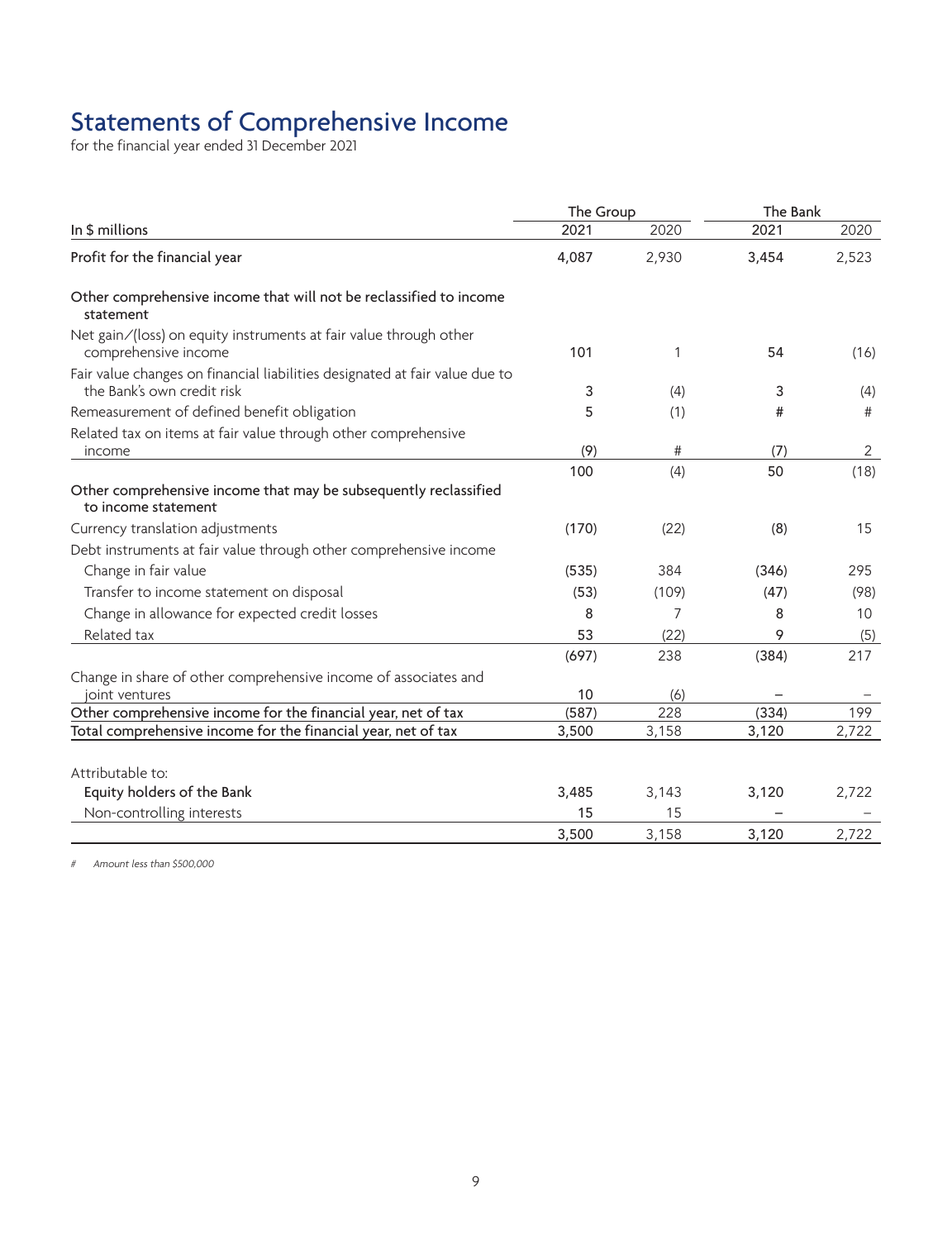# Balance Sheets

as at 31 December 2021

|                                                            | The Group        |                  | The Bank         |                  |
|------------------------------------------------------------|------------------|------------------|------------------|------------------|
| In \$ millions                                             | 2021             | 2020             | 2021             | 2020             |
| Equity                                                     |                  |                  |                  |                  |
| Share capital and other capital                            | 7,391            | 7,420            | 7,391            | 7,420            |
| Retained earnings                                          | 26,439           | 24,109           | 19,232           | 17,510           |
| Other reserves                                             | 8,803            | 9,372            | 9,460            | 9,786            |
| Equity attributable to equity holders of the Bank          | 42,633           | 40,901           | 36,083           | 34,716           |
| Non-controlling interests                                  | 228              | 230              |                  |                  |
| Total equity                                               | 42,861           | 41,131           | 36,083           | 34,716           |
| Liabilities                                                |                  |                  |                  |                  |
| Deposits and balances of:                                  |                  |                  |                  |                  |
| <b>Banks</b>                                               | 15,561           | 15,977           | 13,169           | 14,257           |
| Customers                                                  | 352,633          | 324,598          | 277,193          | 251,111          |
| Subsidiaries                                               |                  |                  | 16,070           | 14,216           |
| Bills and drafts payable                                   | 977              | 792              | 799              | 613              |
| Derivative financial liabilities                           | 5,172            | 11,519           | 4,161            | 8,741            |
| Other liabilities                                          | 7,069            | 7,379            | 5,547            | 5,954            |
| Tax payable                                                | 563              | 374              | 444              | 278              |
| Deferred tax liabilities                                   | 431              | 436              | 269              | 263              |
| Debts issued                                               | 34,056           | 29,608           | 32,781           | 28,086           |
| <b>Total liabilities</b>                                   | 416,462          | 390,683          | 350,433          | 323,519          |
| Total equity and liabilities                               | 459,323          | 431,814          | 386,516          | 358,235          |
|                                                            |                  |                  |                  |                  |
| Assets<br>Cash, balances and placements with central banks | 36,558           | 36,798           | 28,356           | 31,452           |
| Singapore government treasury bills and securities         | 7,426            | 8,103            | 7,424            | 8,103            |
| Other government treasury bills and securities             | 14,898           | 13,890           | 5,147            | 3,796            |
| Trading securities                                         | 5,788            | 4,215            | 4,990            | 3,523            |
| Placements and balances with banks                         | 38,916           | 40,284           | 28,176           | 30,409           |
| Loans to customers                                         | 306,713          | 277,201          | 243,608          | 216,629          |
| Placements with and advances to subsidiaries               |                  |                  | 23,948           | 21,023           |
| Derivative financial assets                                | 5,362            | 11,368           | 4,251            | 8,719            |
| Investment securities                                      | 29,068           | 25,217           | 24,556           | 18,158           |
| Other assets                                               |                  |                  |                  |                  |
| Deferred tax assets                                        | 4,683<br>510     | 5,033            | 2,963<br>126     | 3,428            |
|                                                            |                  | 429              | 309              | 109              |
| Investment in associates and joint ventures                | 1,245            | 1,210            |                  | 325              |
| Investment in subsidiaries                                 |                  |                  | 6,291            | 6,199            |
| Investment properties                                      | 829              | 964              | 902              | 979              |
| Fixed assets                                               | 3,182            | 2,959            | 2,287            | 2,201            |
| Intangible assets<br>Total assets                          | 4,145<br>459,323 | 4,143<br>431,814 | 3,182<br>386,516 | 3,182<br>358,235 |
|                                                            |                  |                  |                  |                  |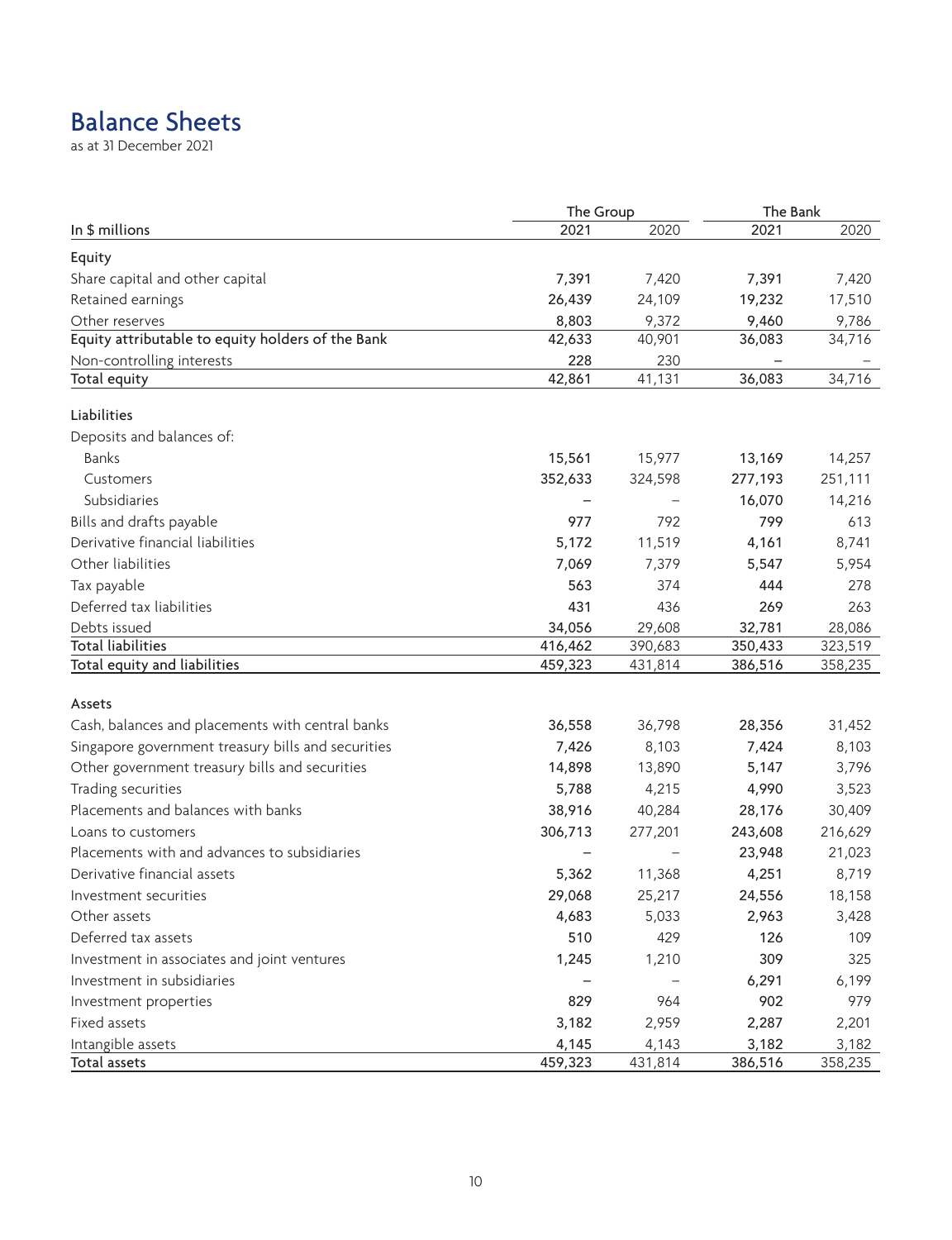# Capital Adequacy Ratios

The Group is subject to the Basel III capital adequacy standards, as prescribed in the MAS Notice 637.

|                                     |         | The Group |  |  |
|-------------------------------------|---------|-----------|--|--|
| In $$$ millions                     | 2021    | 2020      |  |  |
| Common Equity Tier 1 capital (CET1) | 34,935  | 33,231    |  |  |
| Additional Tier 1 capital           | 2,379   | 2,379     |  |  |
| Tier 1 capital                      | 37,314  | 35,610    |  |  |
| Tier 2 capital                      | 5,761   | 5,780     |  |  |
| Eligible total capital              | 43,075  | 41,390    |  |  |
| Risk-weighted assets (RWA)          | 259,067 | 225,441   |  |  |
| Capital adequacy ratios (CAR) (%)   |         |           |  |  |
| CET1                                | 13.5    | 14.7      |  |  |
| Tier 1                              | 14.4    | 15.8      |  |  |
| Total                               | 16.6    | 18.4      |  |  |